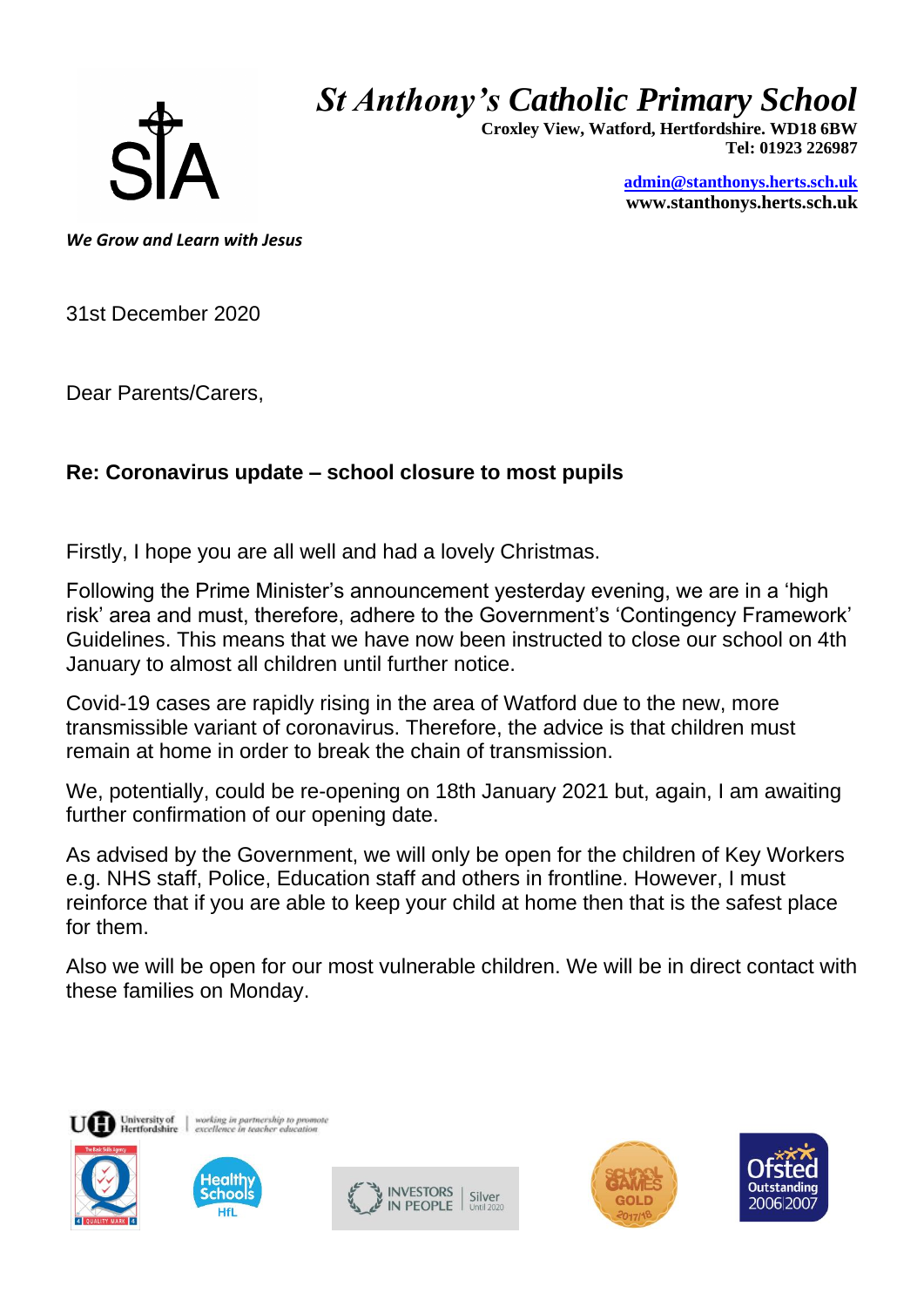If you are a **Keyworker** and have **no** alternative as no one else is at home to support your child, please complete the form attached to this email.

Please note, if a child/staff member in the Keyworker bubble tests positive for Covid-19, the entire Key Worker bubble will be sent home and be told to isolate for 10 days.

As ever, we have only received the latest guidance at the same time as you did, on the news with no prior-warning. As a Senior Management Team, we are currently working on how we can implement the updated changes. It is going to be incredibly challenging to teach children in school as well as effectively teach children remotely at home simultaneously. This is because our staff cannot be in two places at once.

## **Remote Learning**

From Monday 4th January, children at home will receive remote learning from their teacher through Microsoft Teams. Today you will receive a reminder of how to use Microsoft Teams. Children should upload their work to Microsoft Teams to enable teachers to comment with feedback.

As part of our remote learning offer teachers will:

· set work for children on Microsoft Teams in accordance with the school timetable listed below

· set high quality tasks for pupils and provide feedback on the work submitted to them so that your child can continue to progress and acquire new knowledge and skills in their home environment.

· give feedback in the 'posts' section. Individual feedback may also be given if your child requires it.

· be available during set times for questions.









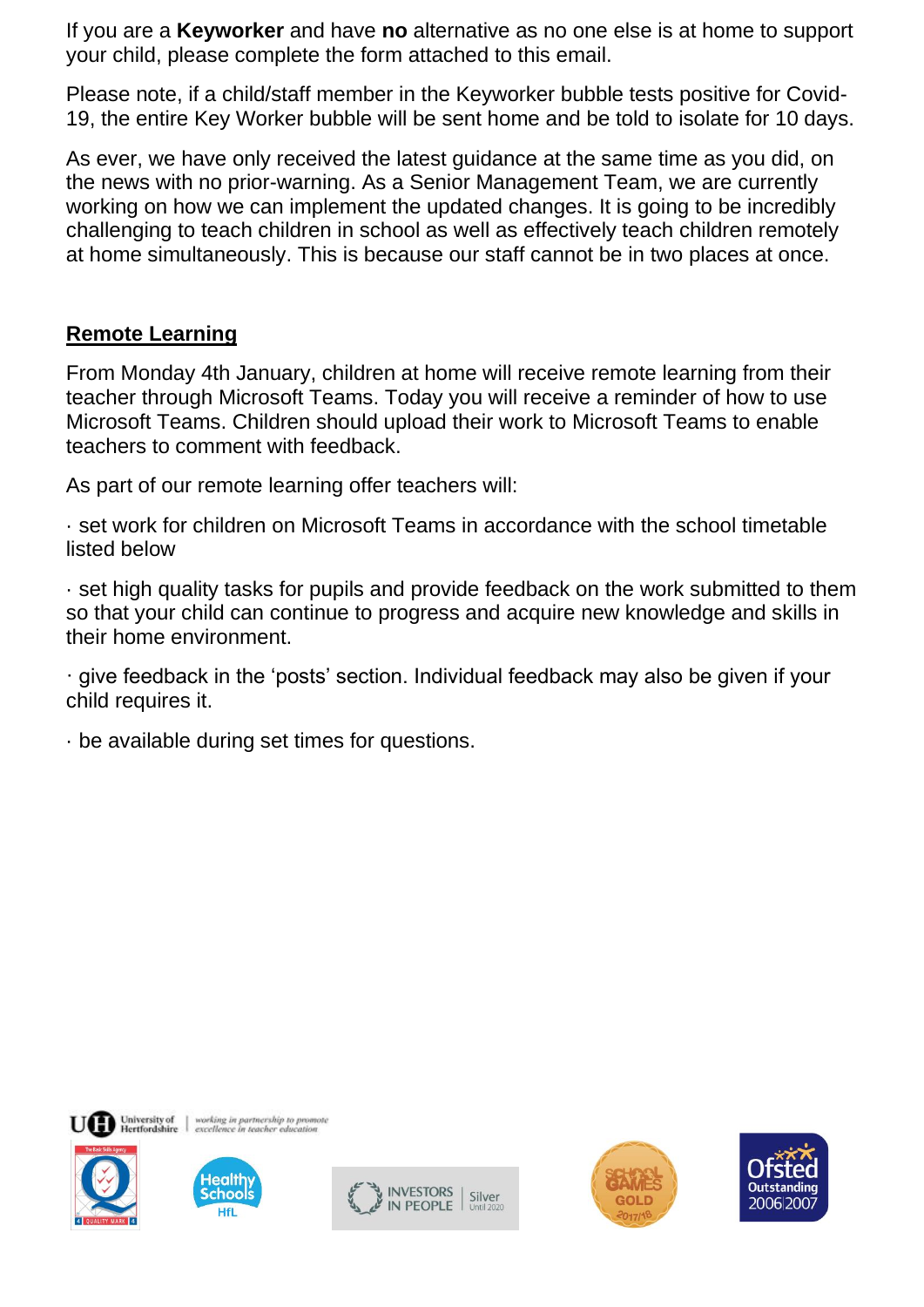## The timetable below will begin on Monday 4th January:

| <b>Year Group</b> | <b>Time</b> | <b>Activity</b>                                                       | <b>Time</b> | <b>Activity</b>                     | <b>Time</b>                                                     | <b>Activity</b>                                               |
|-------------------|-------------|-----------------------------------------------------------------------|-------------|-------------------------------------|-----------------------------------------------------------------|---------------------------------------------------------------|
| Nursery           | 9.00am      | Morning Prayer Independent<br>play activities                         | 10.30am     | Independent<br>play activities      | <b>No</b><br>afternoon<br>lessons as<br>day finishes<br>at 12pm | <b>No</b><br>afternoon<br>lessons                             |
| Reception         | 9.00am      | Morning Prayer & set<br>independent tasks                             | 10.30am     | Maths & set<br>independent<br>tasks | 1.00pm                                                          | Afternoon<br>Subjects &<br>Feedback-<br>finished by<br>3.25pm |
| Year 1            | 9.00am      | <b>Morning Prayer</b><br>English/Phonics & set<br>independent tasks   | 10.30am     | Maths & set<br>independent<br>tasks | 1.00pm                                                          | Afternoon<br>Subjects &<br>Feedback-<br>finished by<br>3.25pm |
| Year <sub>2</sub> | 9.00am      | <b>Morning Prayer</b><br>English/Phonics & set<br>independent tasks   | 10.30am     | Maths & set<br>independent<br>tasks | 1.00pm                                                          | Afternoon<br>Subjects &<br>Feedback-<br>finished by<br>3.25pm |
| Year <sub>3</sub> | 9.00am      | <b>Morning Prayer</b><br>English/Spellings & set<br>independent tasks | 10.30am     | Maths & set<br>independent<br>tasks | 1.00pm                                                          | Afternoon<br>Subjects &<br>Feedback-<br>finished by<br>3.25pm |
| Year 4            | 9.00am      | <b>Morning Prayer</b><br>English/Spellings & set<br>independent tasks | 10.30am     | Maths & set<br>independent<br>tasks | 1.00 <sub>pm</sub>                                              | Afternoon<br>Subjects &<br>Feedback-<br>finished by<br>3.25pm |
| Year <sub>5</sub> | 9.00am      | <b>Morning Prayer</b><br>English/Spellings & set<br>independent tasks | 10.30am     | Maths & set<br>independent<br>tasks | 1.00pm                                                          | Afternoon<br>Subjects &<br>Feedback-<br>finished by<br>3.25pm |
| Year <sub>6</sub> | 9.00am      | <b>Morning Prayer</b><br>English/Spellings & set<br>independent tasks | 10.30am     | Maths & set<br>independent<br>tasks | 1.00pm                                                          | Afternoon<br>Subjects &<br>Feedback-<br>finished by<br>3.25pm |